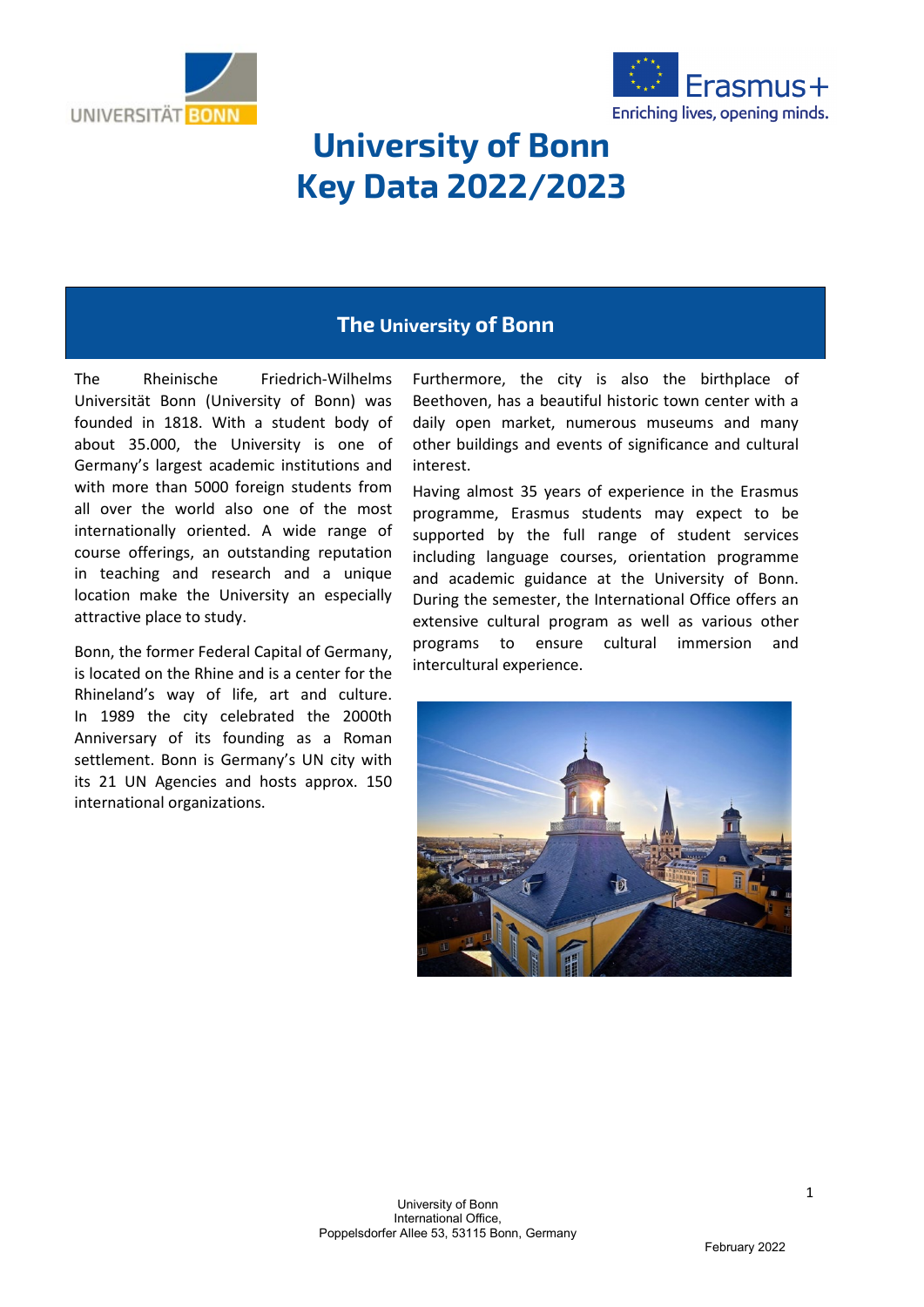### **Institutional Details and Contact Information**

| <b>Name of University</b>                                   | Rheinische Friedrich-Wilhelms-Universität Bonn<br>University of Bonn                                                                                                                                                                                                                                                                                                                                                                                                                                                                                                                                                                                                                                                                                                                                                                                                                                           |
|-------------------------------------------------------------|----------------------------------------------------------------------------------------------------------------------------------------------------------------------------------------------------------------------------------------------------------------------------------------------------------------------------------------------------------------------------------------------------------------------------------------------------------------------------------------------------------------------------------------------------------------------------------------------------------------------------------------------------------------------------------------------------------------------------------------------------------------------------------------------------------------------------------------------------------------------------------------------------------------|
| <b>Erasmus Code</b>                                         | D BONN01                                                                                                                                                                                                                                                                                                                                                                                                                                                                                                                                                                                                                                                                                                                                                                                                                                                                                                       |
| Website                                                     | www.uni-bonn.de                                                                                                                                                                                                                                                                                                                                                                                                                                                                                                                                                                                                                                                                                                                                                                                                                                                                                                |
| <b>Head of Institution</b>                                  | Professor Dr. Dr. h.c. Michael Hoch, Rector                                                                                                                                                                                                                                                                                                                                                                                                                                                                                                                                                                                                                                                                                                                                                                                                                                                                    |
| Office in charge of the exchange<br><b>Postal address</b>   | <b>International Office</b><br>Poppelsdorfer Allee 53, D-53115 Bonn (Germany)                                                                                                                                                                                                                                                                                                                                                                                                                                                                                                                                                                                                                                                                                                                                                                                                                                  |
| <b>Erasmus Institutional</b><br><b>Coordinator (KA 131)</b> | Susanne Gittel-Avehounkpan,<br>erasmus-admin@uni-bonn.de<br>Phone: +49 228 73-5949, Fax: +49 228 73-6793                                                                                                                                                                                                                                                                                                                                                                                                                                                                                                                                                                                                                                                                                                                                                                                                       |
| <b>Erasmus Departmental</b><br><b>Coordinators</b>          | <b>Responsibilities:</b><br>overall coordination and management of Erasmus KA 131<br>screening and placing of requests with faculties and<br>٠<br>professors, facilitating contacts and matchmaking<br>fundamental aspects of inter-institutional agreements<br>٠<br>general information about the University and study programs<br>signature of digital Erasmus Inter-Institutional Agreements<br>Various members of staff are involved in the handling of the Erasmus<br>program at the University of Bonn on departmental level:<br>Their responsibilities are:<br>Inter-Institutional Agreements<br>٠<br>selection of outgoing students; approval of nominations for<br>٠<br>incoming students<br>academic advice for outgoing and incoming students (courses,<br>٠<br>Learning Agreements, transcripts)<br>main contact for teaching staff mobility (STA)<br><b>List of Erasmus departmental contacts</b> |

# **Erasmus Incoming Student Advisor at the International Office**

| <b>Name</b>             | <b>Carina Rong</b>                                                                                                                                                                                                                                               |
|-------------------------|------------------------------------------------------------------------------------------------------------------------------------------------------------------------------------------------------------------------------------------------------------------|
| <b>Office</b>           | International Office, Section 6.3 - International Students and Study Programs                                                                                                                                                                                    |
| <b>Address</b>          | Poppelsdorfer Allee 53                                                                                                                                                                                                                                           |
|                         | 53115 Bonn (Germany)                                                                                                                                                                                                                                             |
| Phone                   | +49 228 73-68777                                                                                                                                                                                                                                                 |
| E-mail                  | erasmus-incoming@uni-bonn.de                                                                                                                                                                                                                                     |
| <b>Responsibilities</b> | Information on application, administrative steps, German language courses, housing<br>and orientation.<br>El Please note: For all questions concerning study programs and learning<br>agreements, students are to contact the relevant departmental coordinator. |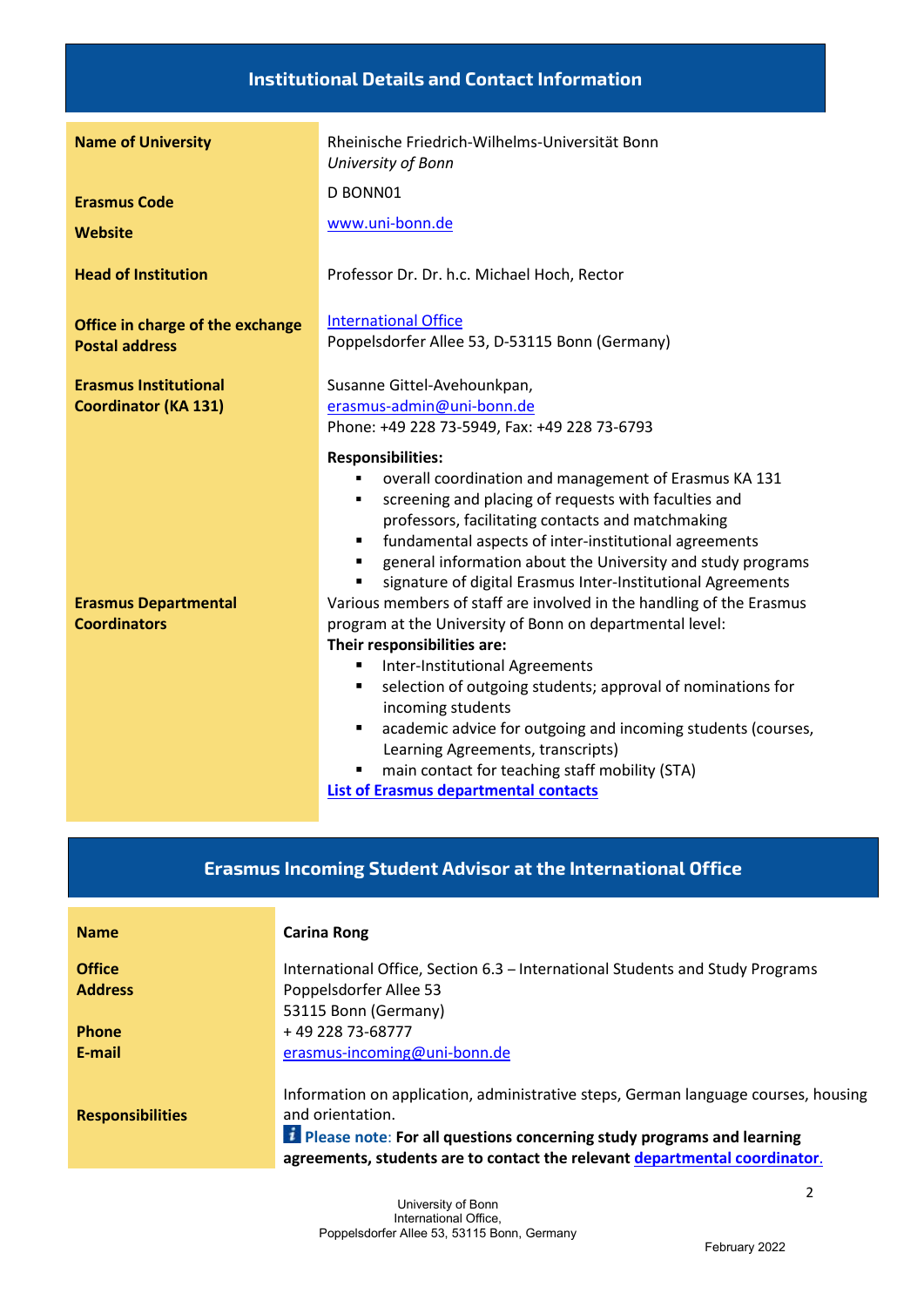#### **Erasmus Staff Mobility Advisor at the International Office**

| <b>Name</b>             | Bärbel Konermann-Krüger                                                     |
|-------------------------|-----------------------------------------------------------------------------|
| <b>Office</b>           | International Office, Section 6.2 - International Outbound Mobility         |
| <b>Address</b>          | Poppelsdorfer Allee 53                                                      |
|                         | 53115 Bonn (Germany)                                                        |
| <b>Phone</b>            | +49 228 73-7438                                                             |
| Fax                     | +49 228 73-6793                                                             |
| E-mail                  | staff-mobility@uni-bonn.de                                                  |
|                         |                                                                             |
| <b>Responsibilities</b> | Central administration of teaching/administrative staff mobility (STA, STT) |

**Academic Calendar**

| $1st$ semester =<br>winter semester<br>2022/2023 | October 04, 2022-January 27, 2023 (lecture period)<br>Please be aware that October 1-2 is a weekend (Saturday / Sunday) and October $3^{rd}$<br>is a national holiday!                                                                                                                                                |
|--------------------------------------------------|-----------------------------------------------------------------------------------------------------------------------------------------------------------------------------------------------------------------------------------------------------------------------------------------------------------------------|
|                                                  | Examinations may take place during the first weeks following the lecture period. For<br>details, please ask the Erasmus departmental coordinator.                                                                                                                                                                     |
|                                                  | Preparatory German Language Course: September 08 - 29, 2022, (see page 4)<br>level A1-B2, 56 class hours, fee: 200 € (= reduced fee for Erasmus students<br>Welcome Days: online events in September, in person events from October 04,<br>2022 (we highly recommend students to take part to facilitate orientation) |
| $2nd$ semester =                                 | April 03, 2023-July 14, 2023 (lecture period)                                                                                                                                                                                                                                                                         |
| summer semester 2023                             | Examinations may take place during the first weeks following the lecture period. For<br>details, please ask the Erasmus departmental coordinator.                                                                                                                                                                     |
|                                                  | Preparatory German Language Course: March 8-30, 2023, (see page 4)                                                                                                                                                                                                                                                    |
|                                                  | level A1-B2, 56 class hours, fee: 200 € (= reduced fee for Erasmus students                                                                                                                                                                                                                                           |
|                                                  | Welcome Days: www.uni-bonn.de/welcomedays (we highly recommend students<br>to take part to facilitate orientation)                                                                                                                                                                                                    |

| <b>Nomination and Application Procedure</b> |                                                                                                                                                                                                                                                                                                                  |
|---------------------------------------------|------------------------------------------------------------------------------------------------------------------------------------------------------------------------------------------------------------------------------------------------------------------------------------------------------------------|
| <b>General Information</b>                  | Due to the ongoing technical problems with the EWP system, nominations for<br>student mobility in 2022/23 may be based on the preliminary agreement details<br>which we have agreed upon in autumn 2021, until the digital Inter-Institutional<br>Agreements can be exchanged and signed through the EWP system. |
| <b>Deadlines</b>                            | <b>May 1 (NEW)</b> for $1^{st}$ semester (winter semester) or the full academic year<br><b>November 1</b> for 2 <sup>nd</sup> semester (summer semester)                                                                                                                                                         |
|                                             | Student nomination and application are carried out together in Mobility Online at<br>the same time.                                                                                                                                                                                                              |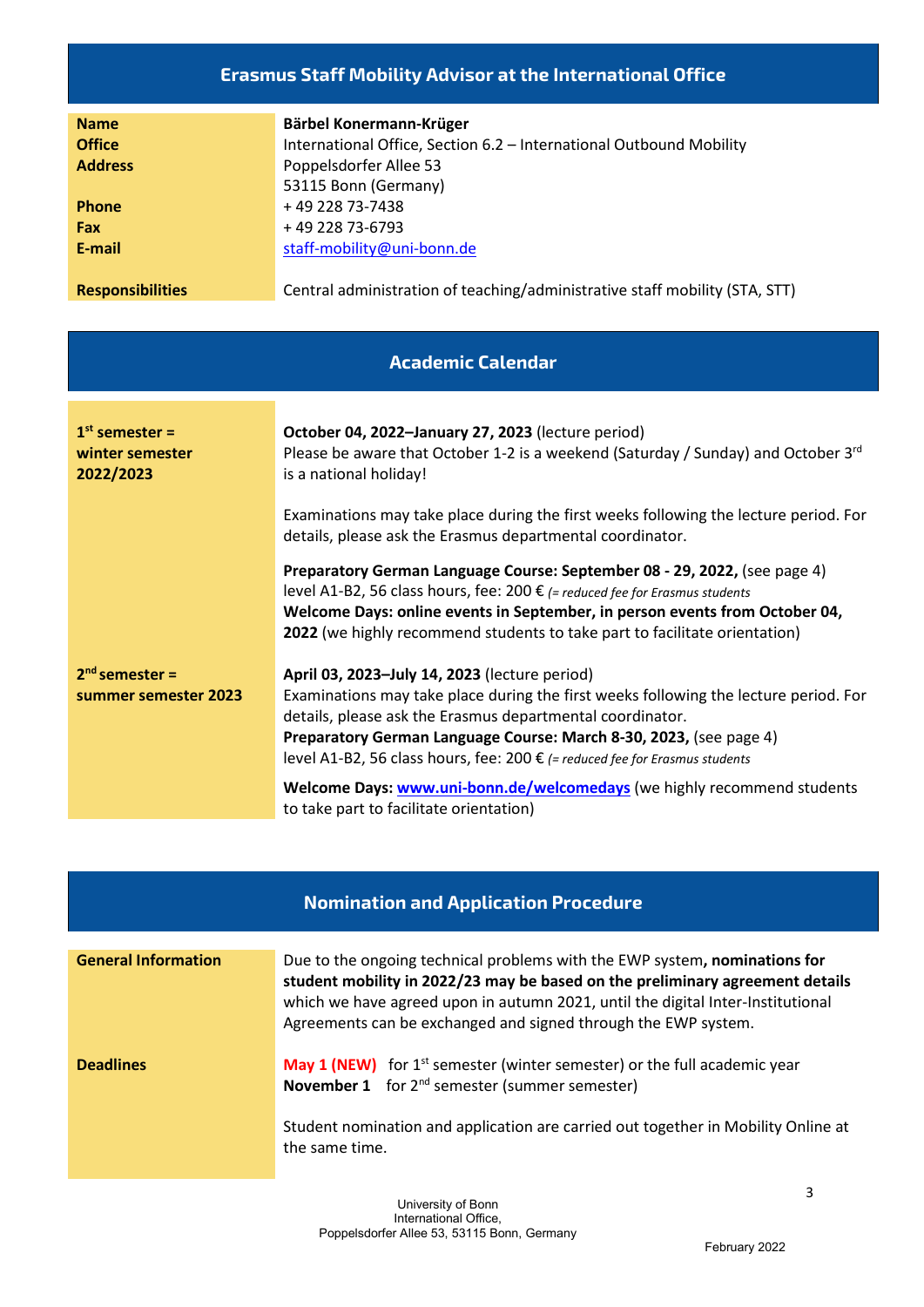|                                        | Please have your students follow the following 3 registration steps which<br>и<br>include your nomination.<br>Please do not send nomination lists to Erasmus departmental coordinators<br>or the International Office by email.                                                                                                                                                                                                                                                                                                                                                 |
|----------------------------------------|---------------------------------------------------------------------------------------------------------------------------------------------------------------------------------------------------------------------------------------------------------------------------------------------------------------------------------------------------------------------------------------------------------------------------------------------------------------------------------------------------------------------------------------------------------------------------------|
|                                        | <b>1.</b> Students follow the instructions at our <i>website</i> ( $\rightarrow$ Application), fill in the<br>online form and create a Mobility Online account.<br>2. After completing their registration, students can print a nomination form<br>which needs to be signed by the Erasmus coordinator at their home<br>university.<br>3. <i>i</i> Students upload their signed nomination form to their Mobility Online<br>account by the application deadline (Please do not send nomination forms<br>by e-mail)<br>4. The nomination and application procedure is completed. |
|                                        | <b>El Incomplete and late nominations (please refer to the deadlines) will not be</b><br>processed!                                                                                                                                                                                                                                                                                                                                                                                                                                                                             |
| <b>Notification about</b><br>admission | The relevant department and/or the International Office will send notifications<br>together with further information within about 6 weeks after the above<br>mentioned application deadline. Where additional requirements or documents<br>apply, the department will inform the partner institution.                                                                                                                                                                                                                                                                           |
|                                        | The International Office will send information to students about accommodation,<br>orientation, language courses etc. mid June/mid December.                                                                                                                                                                                                                                                                                                                                                                                                                                    |

# **Language Requirements and German Language Courses**

| Language requirements<br>German<br>on bachelor level  | German is the main language of instruction at the University of Bonn, particularly in<br>most undergraduate/bachelor programs. Therefore, a minimum level of B1 in<br>German is required for bachelor students. Details about German language<br>requirements are to be found on our webpage. If in doubt, please contact the<br>Erasmus departmental coordinator.           |
|-------------------------------------------------------|------------------------------------------------------------------------------------------------------------------------------------------------------------------------------------------------------------------------------------------------------------------------------------------------------------------------------------------------------------------------------|
| English<br>often on master level                      | However, in graduate/Master courses English is often the language of instruction.<br>Here, a minimum level of English B2 is usually required. For more information on<br>courses taught in English, please contact the Erasmus departmental coordinator.                                                                                                                     |
| <b>German language courses</b><br>before the semester | Preparatory German Language Course: September 08-29, 2022 / March 8-30, 2023<br>level A1-B2, 56 class hours, fee for Erasmus students: €200 (regular: €250)<br>Erasmus students state their interest as part of the application process in Mobility-Online and will<br>receive further information about placement and payment by email from the German course<br>department |
| <b>German language courses</b><br>during the semester | 1. General German language courses<br>4 hours per week (equal 4 ECTS-credits), levels A1-B2, no fee<br>Topic-specific/focus courses (e.g. Regional Studies on Germany;<br>2.<br><b>Pronunciation Training; Presentation Skills)</b><br>2 hours per week (equal 2 ECTS-credits), from level A2<br>(depending on the topic); no fee                                            |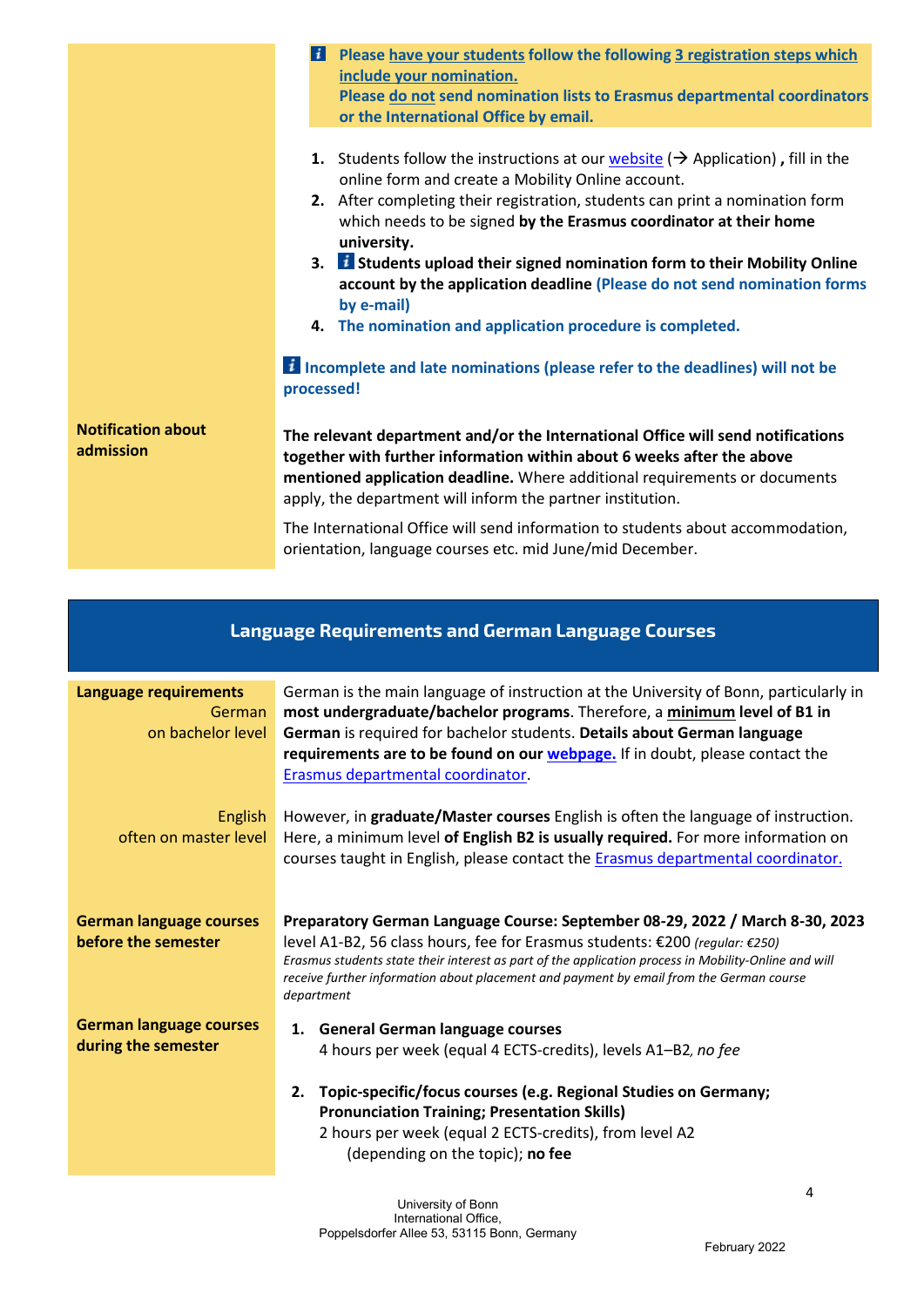|                                                                                                        | More information on language courses on our webpage.<br>deadline in June/December.                                                                                                                                                                                                                                                                                                                                                                  | ECTS-credits for all of these extra-curricular German courses can be included in the<br>Transcript of Records upon agreement with the Erasmus departmental coordinator.<br>Students should discuss with their Erasmus coordinator beforehand whether they<br>accept the German course ECTS-credits for the Learning Agreements.<br>The International Office will inform students about the application procedure for<br>semester German courses in its "information kit" sent after the application |
|--------------------------------------------------------------------------------------------------------|-----------------------------------------------------------------------------------------------------------------------------------------------------------------------------------------------------------------------------------------------------------------------------------------------------------------------------------------------------------------------------------------------------------------------------------------------------|-----------------------------------------------------------------------------------------------------------------------------------------------------------------------------------------------------------------------------------------------------------------------------------------------------------------------------------------------------------------------------------------------------------------------------------------------------------------------------------------------------|
| <b>German Department</b>                                                                               | language courses but teaches German philology and literature.<br>departmental coordinators.                                                                                                                                                                                                                                                                                                                                                         | The German Department (Germanistisches Seminar) does not offer any German<br>Students who do not study "Germanistik" (German Studies and Comparative<br>Literature) as their main subject are usually not admitted to study "Germanistik"<br>at our university unless this has been agreed upon with the responsible Erasmus                                                                                                                                                                        |
|                                                                                                        | <b>General Course Information</b><br><b>Digital Learning Agreement</b>                                                                                                                                                                                                                                                                                                                                                                              |                                                                                                                                                                                                                                                                                                                                                                                                                                                                                                     |
| <b>Digital Learning</b><br>Agreement-<br><b>Different Responsible</b><br>persons at each<br>department | The University of Bonn is connected with the EWP-network.<br>Students should make sure to insert the correct contact details of the responsible<br>person at the responsible department into the digital learning agreement. These<br>can be found here. They should NOT insert the contact details of the Erasmus<br>Institutional Coordinator (Ms. Gittel-Avehounkpan) or the Incoming Student<br>Advisor at the International Office (Ms. Rong). |                                                                                                                                                                                                                                                                                                                                                                                                                                                                                                     |
| <b>Courses</b>                                                                                         | Online course catalogue "BASIS" at: https://basis.uni-bonn.de<br>coordinators.                                                                                                                                                                                                                                                                                                                                                                      | Please note: Students cannot register for courses through "BASIS" before their<br>arrival. Students will usually be registered by their Erasmus departmental                                                                                                                                                                                                                                                                                                                                        |
| <b>Courses in English</b>                                                                              | the natural sciences;<br>Graduate: courses in German and English<br>instruction.                                                                                                                                                                                                                                                                                                                                                                    | Undergraduate: mainly German-taught, limited number of courses in English, e.g. in<br>For details, please refine the search in the online course catalogue by language of                                                                                                                                                                                                                                                                                                                           |
|                                                                                                        | the corresponding Erasmus departmental coordinator.                                                                                                                                                                                                                                                                                                                                                                                                 | For all questions concerning courses and study programs, students please contact                                                                                                                                                                                                                                                                                                                                                                                                                    |
| <b>Special course offer for</b><br>exchange students :<br>«Germany in a Global<br>Context»             | and European politics, economy, history and culture:<br>www.uni-bonn.de/ggc                                                                                                                                                                                                                                                                                                                                                                         | English-taught undergraduate program for exchange students focusing on German                                                                                                                                                                                                                                                                                                                                                                                                                       |
| <b>Grading system</b>                                                                                  | grades may be given, e.g. "1-":):<br>"Sehr gut" (1)<br>" $Gut$ " (2)<br>"Befriedigend" (3)<br>"Ausreichend" (4)                                                                                                                                                                                                                                                                                                                                     | The grading usually comprises five levels (with numerical equivalents; intermediate<br>Excellent<br>Good<br>Satisfactory<br>Sufficient                                                                                                                                                                                                                                                                                                                                                              |

University of Bonn International Office, Poppelsdorfer Allee 53, 53115 Bonn, Germany

The minimum grade for passing is "*Ausreichend*" (4).

"*Nicht ausreichend*" (5) Non-Sufficient/Fail.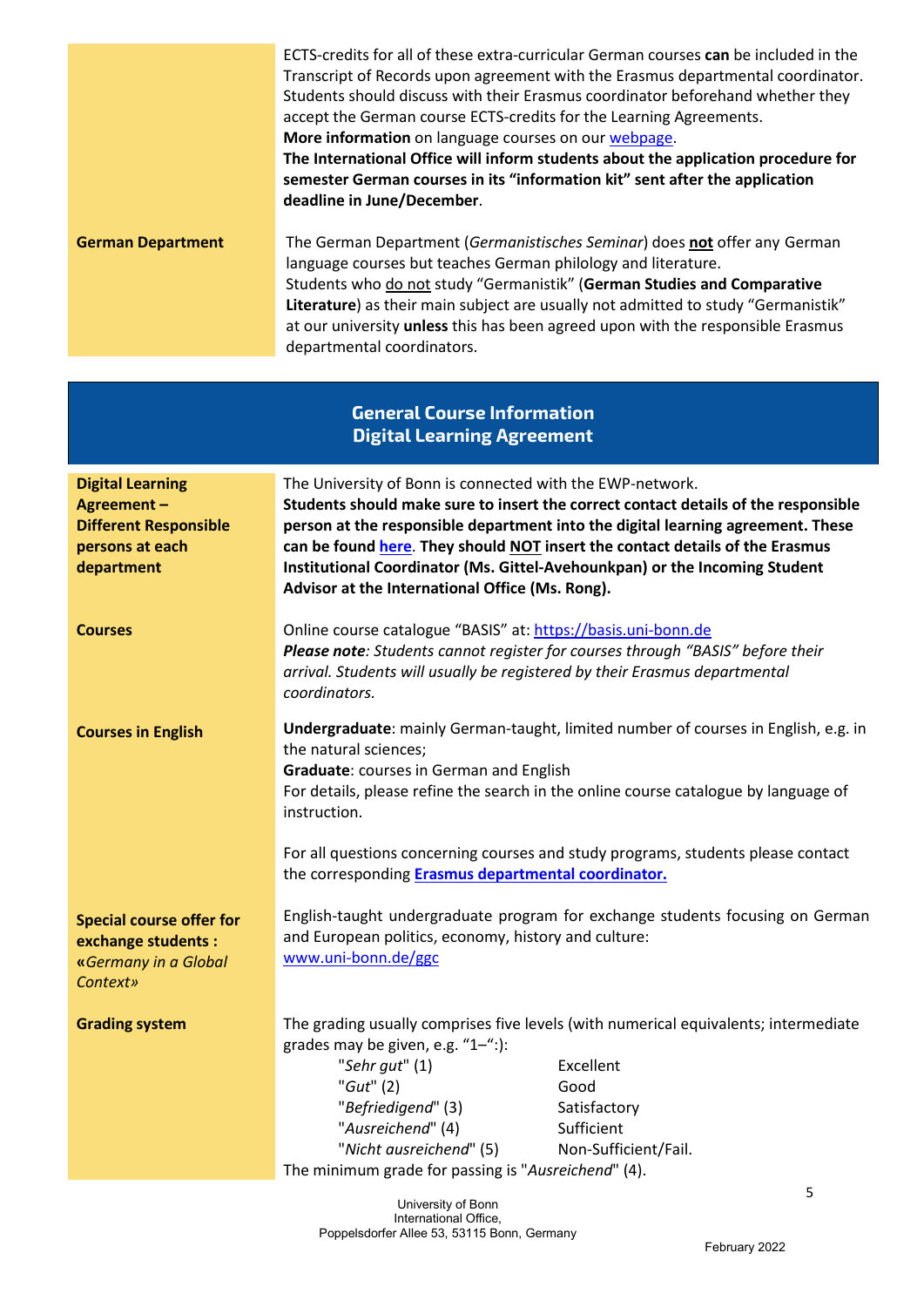#### **Accommodation**

As in many university towns, the housing situation in Bonn is quite challenging. **We strongly advise students to apply for a room in a student dormitory very early and to start searching for private accommodation at the same time.**

The International Office of the University of Bonn does not arrange accommodation, but supports students with information and advice.

**More information on housing will be sent to students with the admission and can be found on our [website](https://www.uni-bonn.de/en/university/university-life/living-in-bonn?set_language=en)**.

| Student dormitories at the<br>"Studierendenwerk" | To get a room in a student dormitory, students should apply very early online at<br>https://tl1host.eu/SWBN/#home                                                                                                                                                                                              |
|--------------------------------------------------|----------------------------------------------------------------------------------------------------------------------------------------------------------------------------------------------------------------------------------------------------------------------------------------------------------------|
|                                                  | <b>More Information:</b>                                                                                                                                                                                                                                                                                       |
|                                                  | http://www.studierendenwerk-bonn.de/en/accommodation/                                                                                                                                                                                                                                                          |
|                                                  | E-mail: wohnen@studierendenwerk-bonn.de                                                                                                                                                                                                                                                                        |
|                                                  | Monthly rent: between $\epsilon$ 200- $\epsilon$ 600 (depending on dormitory and room/apartment)                                                                                                                                                                                                               |
|                                                  | <b>Please note:</b> The "Studierendenwerk" is not part of the University of Bonn<br>$\boldsymbol{i}$<br>and the International Office cannot influence any decisions.<br><b>E</b> Please be aware that October $3^{rd}$ is a public holiday and that you can only<br>move into your room on Tuesday, October 4! |
| <b>Private accommodation</b>                     | As a room in a dormitory of the "Studierendenwerk" cannot be guaranteed,<br>students should search for private accommodation in parallel. Please also be aware<br>of the weekend October 1-2 and the public holiday on October 3rd.                                                                            |

| <b>Formalities</b>                    |                                                                                                                                                                                                                                                                                                                                                                                                                                                                                                                                                                  |
|---------------------------------------|------------------------------------------------------------------------------------------------------------------------------------------------------------------------------------------------------------------------------------------------------------------------------------------------------------------------------------------------------------------------------------------------------------------------------------------------------------------------------------------------------------------------------------------------------------------|
| Passport/ID                           | All students need a passport or identity card valid for the whole period of their<br>stay.                                                                                                                                                                                                                                                                                                                                                                                                                                                                       |
| <b>EU citizens</b>                    | EU citizens do not need a visa or mobility permission to study in Bonn.                                                                                                                                                                                                                                                                                                                                                                                                                                                                                          |
| <b>Visa regulations</b>               | Students from countries that do not belong to the EU or the EEA might require a visa<br>to enter into Germany. They can find further information on our website.                                                                                                                                                                                                                                                                                                                                                                                                 |
| <b>UK citizens</b>                    | As of January 1 <sup>st</sup> , 2021, the UK is no longer part of the Schengen area. UK students<br>can either apply for a visa for the duration of their stay beforehand or enter<br>Germany without a visa and contact the local Foreigners' Office/Immigration Office<br>to apply for a residence permit within the first 90 days of their stay.                                                                                                                                                                                                              |
| <b>Insurances</b><br>Health insurance | All students need sufficient health insurance: a) either the European Health<br><b>Insurance Card</b> (or GHIC for UK students or A/T11 for Turkish students) or <b>b</b> ) other<br>private health insurance valid for Germany during the whole study abroad period<br>covering all necessary costs.<br>In case of private health insurance, we recommend you contact a German statutory<br>health insurance company to find out, if the private insurance has sufficient<br>coverage for your stay and studies in Germany. Please note: If your private health |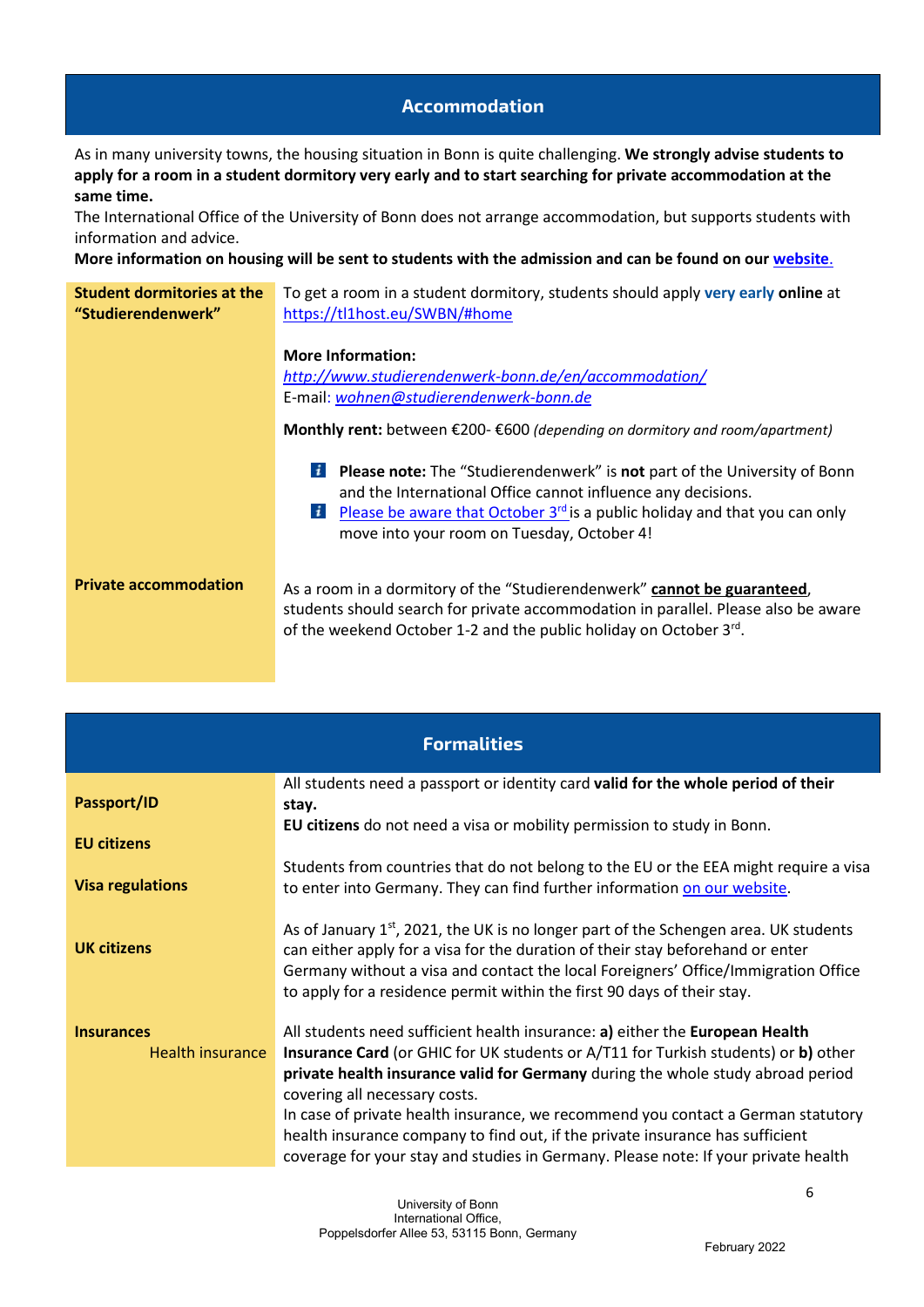|                     | insurance does not have sufficient coverage, you cannot be enrolled at University of<br>Bonn.                                                                                                                                                                          |
|---------------------|------------------------------------------------------------------------------------------------------------------------------------------------------------------------------------------------------------------------------------------------------------------------|
| Liability insurance | We also recommend that students take out a third-party liability insurance to cover<br>any accidental damages caused to other individuals or property during their stay.<br>The Erasmus+ program and the University of Bonn do not provide any of these<br>insurances. |
|                     | The social contribution fee (semester fee) of approx. €320, which all students have<br>to pay when enrolling, includes insurance for accidents that might occur en route<br>from the university to the place of residence or on university grounds.                    |

| <b>Finances</b>                  |                                                                                                                                                                                                                                                                            |
|----------------------------------|----------------------------------------------------------------------------------------------------------------------------------------------------------------------------------------------------------------------------------------------------------------------------|
| <b>Cost of living</b>            | On average: min. €850 per month (depending on price for accommodation)                                                                                                                                                                                                     |
| Average cost of<br>accommodation | <b>Dormitory:</b> $\epsilon$ 200– $\epsilon$ 600 (depending on dormitory and room/apartment)<br>Private accommodation: €350-€650 per month.                                                                                                                                |
| <b>Semester ticket</b>           | When enrolling at the University of Bonn, all students need to pay a semester fee<br>of about €320 per semester. It includes a semester ticket for all public<br>transportation in and around Bonn.<br>Note: This is NOT a tuition fee. All students have to pay this fee. |

| <b>Orientation and Activities</b>         |                                                                                                                                                                                                                                                                                                                   |  |
|-------------------------------------------|-------------------------------------------------------------------------------------------------------------------------------------------------------------------------------------------------------------------------------------------------------------------------------------------------------------------|--|
| <b>Orientation/Welcome</b><br><b>Days</b> | Welcome Days for international students take place before or at the beginning of<br>each semester (online in September/in person at beginning of October and online in<br>March/in person at beginning of April). Attendance is highly recommended as<br>individual support for late arrivals is very restricted. |  |
| <b>Erasmus Student Network</b>            | The Erasmus Student Network at the University of Bonn organizes a lot of events<br>during the semester and helps Erasmus students to settle in Bonn.<br>Students can join their Facebook group "Erasmus Bonn by ESN Bonn".                                                                                        |  |

## **Further Information**

 $\overline{\phantom{a}}$ 

| <b>Information for Incoming</b><br><b>Students</b> | <b>Incoming Guide</b>                                                                                                                                                                                                                                                                                                                                              |
|----------------------------------------------------|--------------------------------------------------------------------------------------------------------------------------------------------------------------------------------------------------------------------------------------------------------------------------------------------------------------------------------------------------------------------|
| <b>Information kit</b>                             | Students will receive an information kit from the International Office via e-mail<br>about 6 weeks AFTER the above mentioned application deadlines.<br><b>El</b> Students who have not received any information by early July or end of<br>December should contact their responsible Erasmus departmental coordinators to<br>check the status of their nomination. |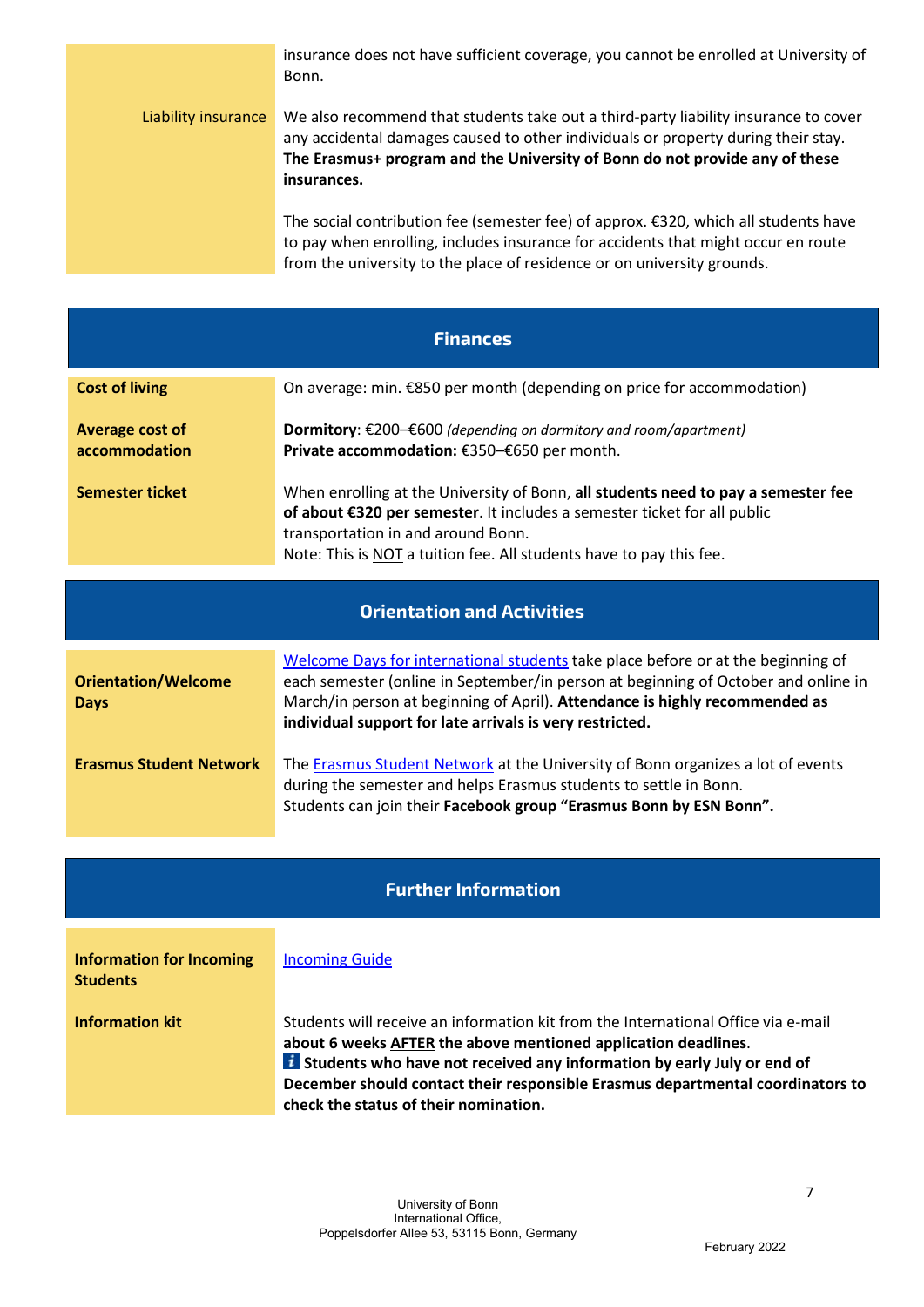| <b>Erasmus website</b> | Students can find all important information about their Erasmus study period (e.g.<br>on housing, language courses, formalities) on the Erasmus website.                                      |
|------------------------|-----------------------------------------------------------------------------------------------------------------------------------------------------------------------------------------------|
|                        | <b>El</b> Students should carefully read the information on our website and in e-mails by<br>the International Office and the Erasmus departmental coordinator following their<br>nomination. |
| <b>Facebook</b>        | We invite students to like our Facebook page to stay updated:<br>www.facebook.com/ErasmusIncomingsUniBonn.                                                                                    |

|                                         | Students with disabilities/chronic diseases                                                                                                                                                                                                                                                                                                                                                                                                                                                                                                                            |
|-----------------------------------------|------------------------------------------------------------------------------------------------------------------------------------------------------------------------------------------------------------------------------------------------------------------------------------------------------------------------------------------------------------------------------------------------------------------------------------------------------------------------------------------------------------------------------------------------------------------------|
| <b>Further information</b>              | www.studierenmithandicap.uni-bonn.de (available in English soon)                                                                                                                                                                                                                                                                                                                                                                                                                                                                                                       |
| <b>First contacts</b>                   | Carina Rong, erasmus-incoming@uni-bonn.de<br>Marion Becker, Advisor for Students with Disabilities and Chronic Diseases,<br>studierenmithandicap@uni-bonn.de                                                                                                                                                                                                                                                                                                                                                                                                           |
| <b>Accommodation</b>                    | The Studierendenwerk Bonn offers some rooms and apartments for students with<br>special needs. As there is a limited number of such rooms, students are highly<br>advised to get in touch with the International Office (erasmus-incoming@uni-<br>bonn.de) well in advance so that they can support the application accordingly.                                                                                                                                                                                                                                       |
| <b>Accessibility</b>                    | The University of Bonn is not based in one single campus, but spread throughout the<br>city of Bonn. However, similar study areas are usually concentrated in one area. As<br>many institutes are located in older buildings, not all of them are barrier-free.<br>Therefore, students are recommended to get in touch with us before their arrival for<br>further information.                                                                                                                                                                                        |
| <b>Studying and learning</b><br>support | Special conditions and support in the different libraries<br>Specially equipped room for taking exams, including reading devices<br>$\bullet$<br>for visually handicapped students<br>mentoring (on demand)<br>Special conditions for exams (e.g. different form of exam, more time, permission of<br>supporting tools etc.) can be arranged depending on degree of disability and needs.<br>Students should discuss this well in advance either with their Erasmus<br>departmental coordinator or the advisor for students with disabilities, Marion<br><b>Becker</b> |

# **Transcripts of records for outgoing Erasmus students from the University of Bonn to your university**

- You may send Transcripts of records of our students to
- the student directly

or

• the [Erasmus departmental coordinator](http://www.uni-bonn.de/erasmus-departmental-coordinators)